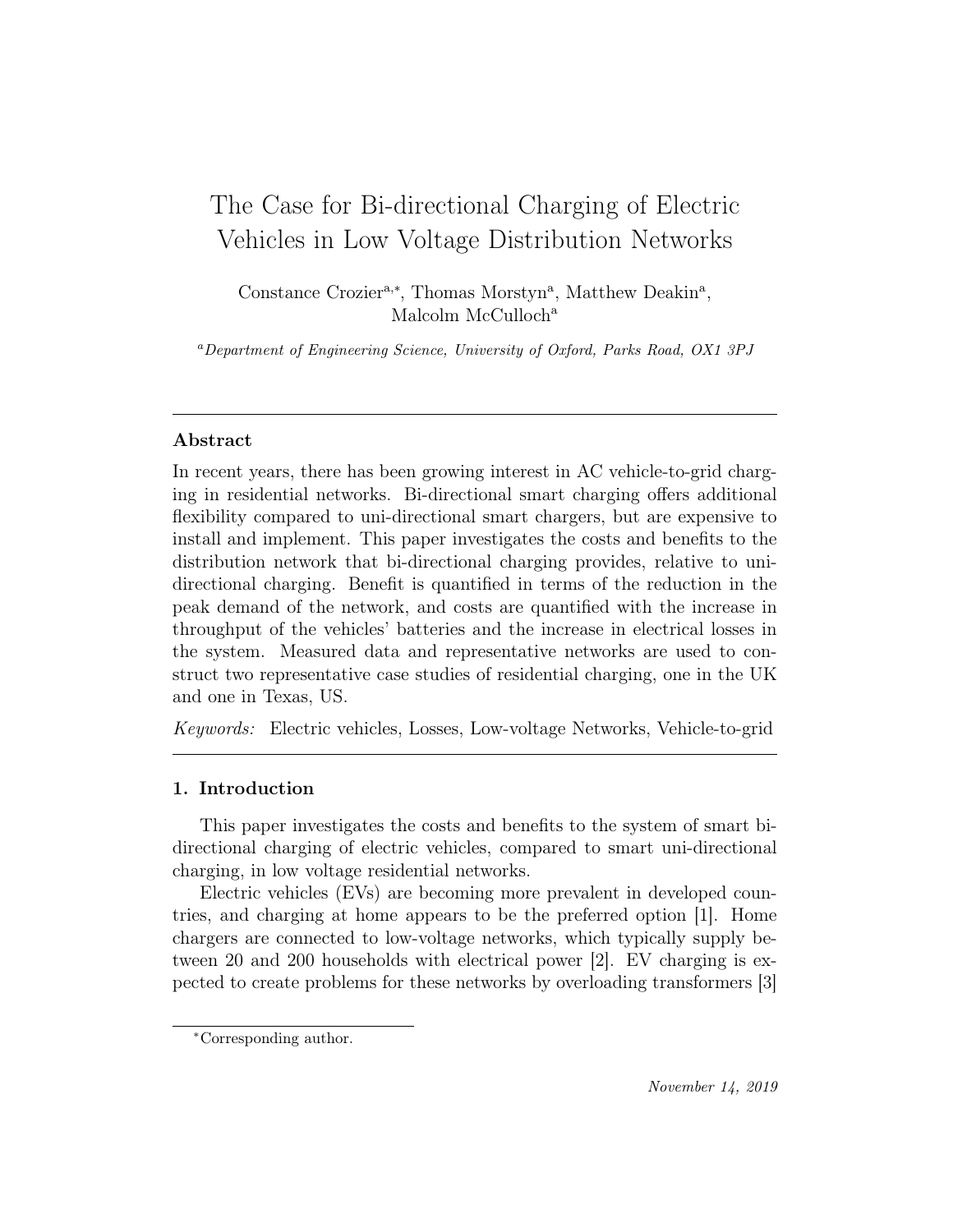and creating unacceptably low voltages [4]. As a result, the UK government has announced that all home charge points must be *smart* from July 2019 [5]. Smart charging refers to manipulating the time and size of the charging load in order to improve the system operation, typically by reducing the peak demand on the network (e.g.  $(6, 7)$ ). Uni-directional smart chargers do this by simply shifting the load to an off-peak time, but peak load can be further reduced using bi-directional smart charging [8]. In this case vehicles are able to send power back to the grid at peak times, which is often referred to providing as vehicle-to-grid (V2G) services.

As of Q1 2019, the majority of commercially available V2G chargers are DC fast chargers – designed to be connected directly to the higher voltage network. However, trials have been taking place using AC low power V2G chargers [9], which could be connected into residential networks. The technology required for bi-directional charging is more complex and expensive than that for uni-directional charging. Additionally, in order for users to provide power to the network, a market framework must be set up. Therefore, careful consideration needs to be given to the value that V2G adds to the local system before this technology is pursued.

Considering the value of V2G requires defining the system which the vehicle is operating within. Some studies focus only on the value gained by the owner of the individual vehicle [10], a fleet owner [11], or the network operator [12]. However, in order for V2G to be worthwhile, it must add value to the system as a whole  $-$  e.g. if all benefit to the individual is counter-balanced by a cost to the network operator then the technology is not viable.

The number of vehicles present in the system may also have an effect on the results. The demand flexibility increases with the number of vehicles, but so does the total energy demand on the network. Therefore there is likely to be a trade-off, meaning there is some penetration level where the benefit of V2G is optimised. Previous work has only considered a small number of discrete penetration levels (e.g. 15, 35, and 75% in [8]). Therefore, here consumers with and without vehicles, at various ratios, are considered in the analysis.

The hardware expense is not the only additional cost incurred from V2G. Round-trip losses in the charger mean that the households' total net energy consumption will increase [13] – which, depending on the buy and sell price, may make the service unprofitable. Several studies have attempted to quantify these costs by making assumptions about the future market framework,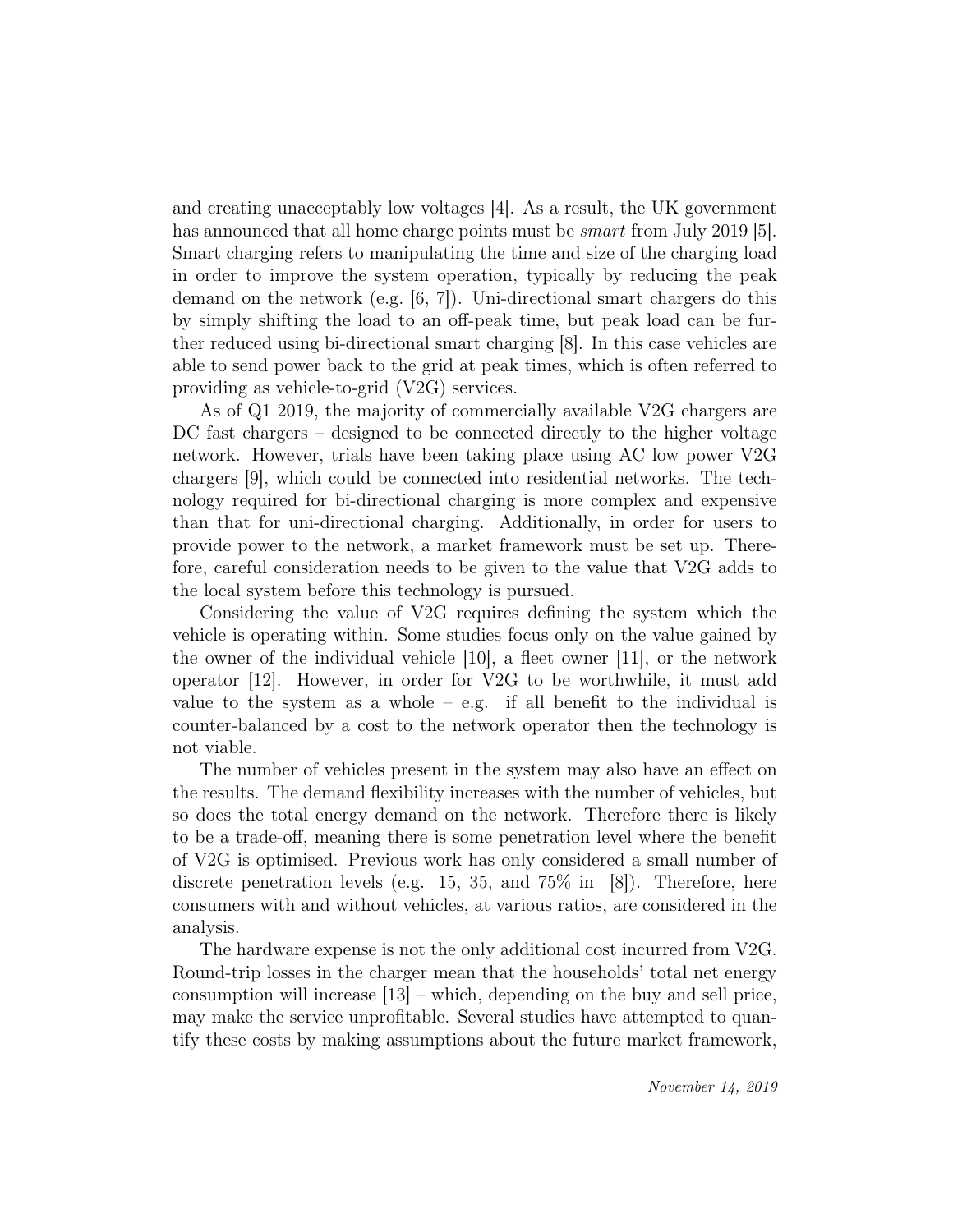however, the results varied significantly depending on the market mechanism assumed; [10] finds that V2G is viable when there is a large difference in sell and buy price, while others found that participation in the frequency [14] or balancing [11] markets are required to produce a profit. The electricity prices also have a large effect on the results; [15] suggests that based on the UK market buy and sell prices there is a case for V2G, [16] finds that there is small value to be gained using the German market but none in the Swedish market, and [17] concludes that in the Spanish market the differences between costs and income are so small that further investigation is required.

There is also doubt over whether V2G provision is the most cost effective method to reduce overloads. In [18] is it concluded that if the components are severely overloaded then it is more cost effective to replace them. Furthermore, on the basis of an analysis of the Danish power system, [19] concludes that EVs could negatively impact system stability if too many were allowed to provide ancillary services.

Additionally, the total throughput of EVs' batteries will be increased, which may accelerate their ageing. An EV's battery accounts for 15-35% of its total cost, and batteries must be replaced once their capacity has reached around 80% of its initial capacity. There is a lack of consensus around the impact of V2G on battery degradation; [20] concludes that battery degradation will significantly reduce the revenue for V2G and [21] found that it made V2G unviable, whereas [22] and [23] suggest that V2G may increase the lifetime of batteries if properly managed. This presents a problem when analysing the financial case of V2G, so in this paper the costs are considered in terms of the increase in battery throughput, which is widely used as a first order model for cycle ageing [24].

The aim of V2G is to lower the network costs, by reducing the peak power demand. However, if EVs are supplying power to other households, then the currents throughout the network are likely to increase – resulting in more resistive losses. As these losses are in front of the households' electricity meters, the costs are incurred by the network operators – who will pass it onto customers using the tariff rate. It is therefore important to consider these losses separately to those occurring in chargers, as they are paid for by all customers – regardless of whether they have an EV or not.

Consideration also needs to be given to how the benefits of V2G are defined. The majority of the studies previously mentioned consider the potential increase in profit made by the owner of the EV. However, this depends on the pricing and market framework, which have not yet been decided. There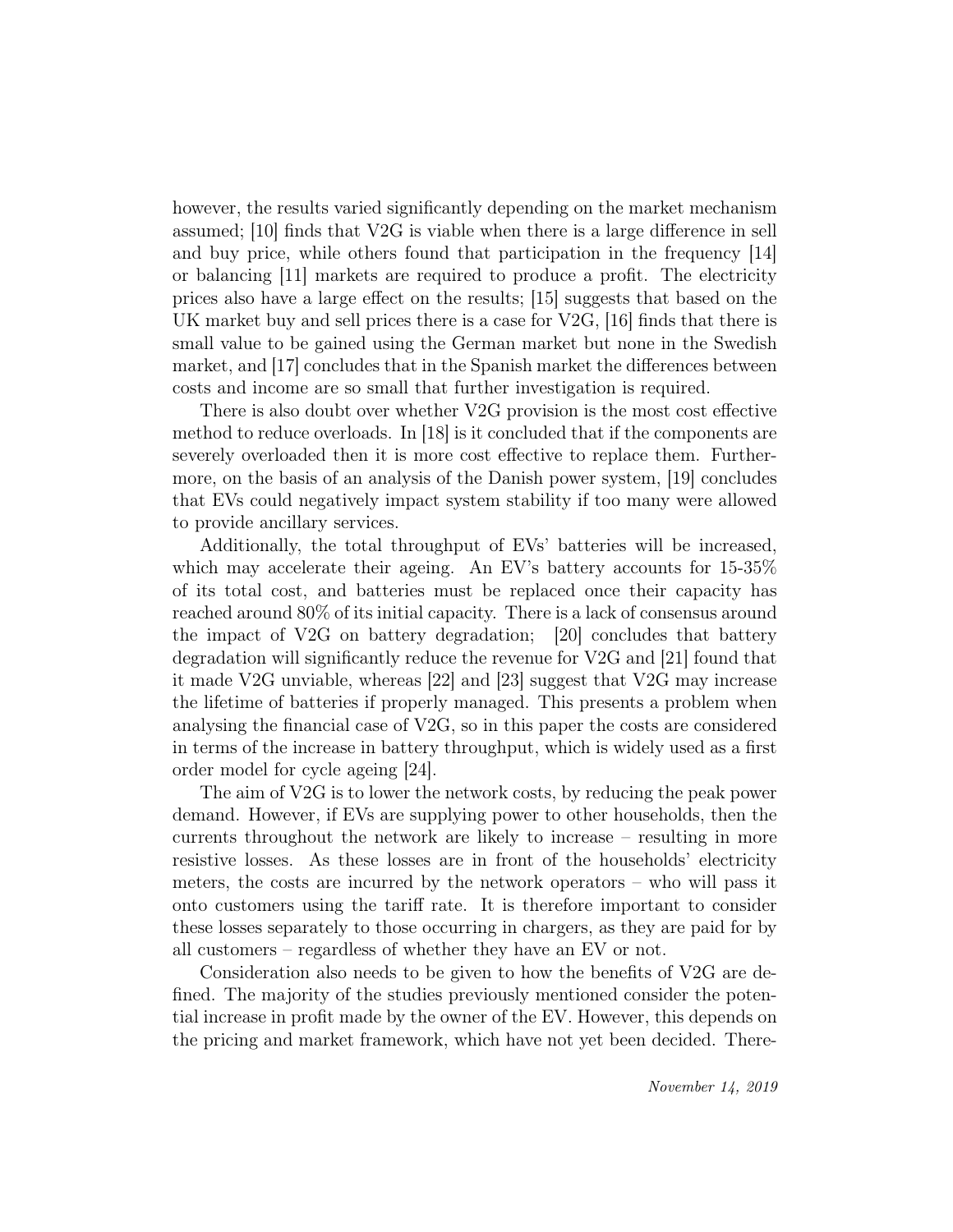fore, it is the value that V2G adds to the system which should be quantified. Once this has been determined, a market framework can be set up to incentivise EVs to participate. Suggested uses of V2G include the islanding of micro-grids [25, 26] and increased use of renewables [27]. However, here the benefit is quantified in terms of the additional reduction in peak demand on the network, when compared to uni-directional smart charging. The peak demand on the network determines the required transformer rating, and large peak demands result in large losses and voltage drops. Therefore, peak demand reduction is a key aim of demand response programs (e.g. [28]).

Although various costs and benefits of V2G have been quantified under specific conditions, a comprehensive study taking into account all of the costs and benefits mentioned has not been carried out. This paper fills this gap in the literature by providing a rigorous analysis of the costs and benefits of bidirectional smart charging, when compared to uni-directional smart charging. This is achieved through two stochastic case studies, using representative networks with measured household and vehicle charging data.

The contributions of this paper can be summarised as follows. First, that a rigorous analysis of the costs and benefits of including bi-directional charging in residential distribution networks is presented. Second, that costs are separated into those incurred by the EV owner, and those incurred by the system. Third, that the results are presented as a function of EV penetration level, investigating the evolution of the value of V2G as population of EVs increases.

The remainder of this paper is structured as follows. Section 2 details the methodology used in this analysis; data sources in Sections 2.1 and 2.2, test networks in 2.3, the uni-directional and bi-directional optimisation problems in Sections 2.4.1 and 2.4.2, the model for losses in Section 2.5, and the modelling framework in Section 2.6. The results of the two case studies are presented in Section 3, and Section 4 concludes the paper.

# 2. Modelling Methods

In this section, the data sources and modelling methods used in this study are described. First, the household and vehicle demand data sources are described. Then, the optimisation problems are formulated, and the method of calculating losses is explained. Finally, the modelling framework used to create stochastic results is described.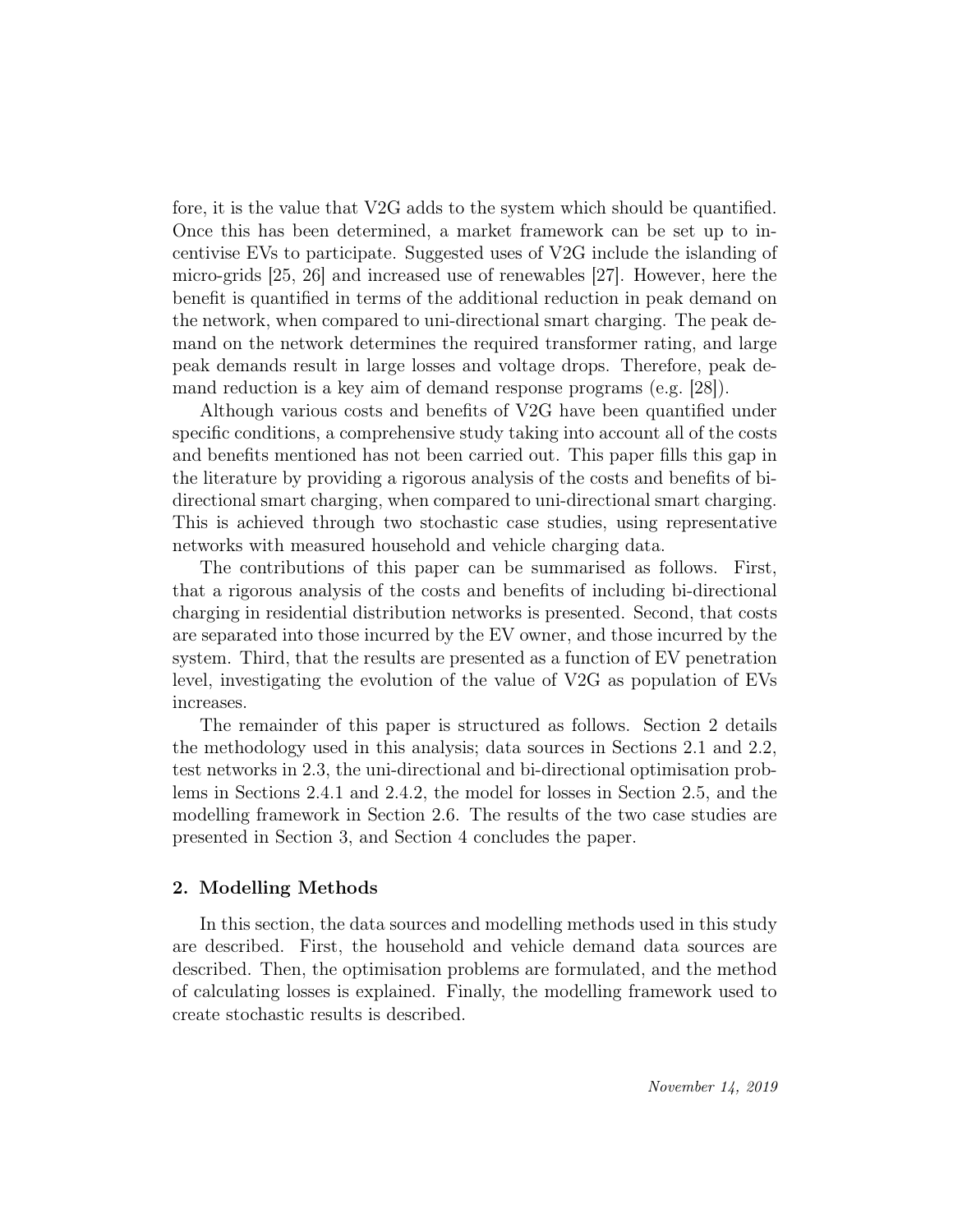# *2.1. Household Demand*

For the UK data, 30 minute resolution smart meter data was used from 14,000 households in the UK recorded between 2007 and 2010 [29]. These households contain a mix of single and dual tariff customers from all over the country, most of whom are also connected to the gas network. In 2010 there were less than 100 plug-in EVs registered in the UK, so it is assumed that EV charging was not included in the demand data. Figure 1a shows the average Wednesday demand profile in the data set, along with bounds covering 80% of the data. The average peak at this time resolution is 0.4 kW per household and the confidence interval covers only positive values, implying there was not a significant amount of generation present.

For the Texas case, data from the Pecan Street project was used, which includes appliance level and total household demand data [30]. Only data from Texan households, recorded on Wednesdays from summer 2018 was used. Some households owned EVs, however their charging was metered separately so could be removed from the profiles. Several of the households had solar panels, and their generation was included in the demand profiles. Figure 1b shows the average profile from the dataset. The average peak is around 3 kW per household, more than 6 times the peak from the UK data – this difference can be attributed largely to the additional load from air conditioning. The confidence interval also covers negatives values up to -2 kW, meaning the households sometimes become net exporters.

# *2.2. Vehicle Usage*

Due to the novelty of the technology, EV usage data is currently scarce. While some small scale trials exist, these are likely to represent a biased set of customers; [31] reports that EV early-adopters are typically male, highly educated, have above average incomes, and often own more than one vehicle. Therefore, large-scale and population-representative travel survey data recording the behaviour of conventional vehicles is used. This allows a much more diverse range of driving behaviour to be captures, but necessitates the assumption that electrification will not significantly change driving behaviour.

For the UK data, the National Travel Survey was used [32]. This recorded the trip times and distances of 160,000 vehicles over a week long survey period. The Texas data was extracted from the US National Household Travel Survey which recorded similar parameters, but only over a single day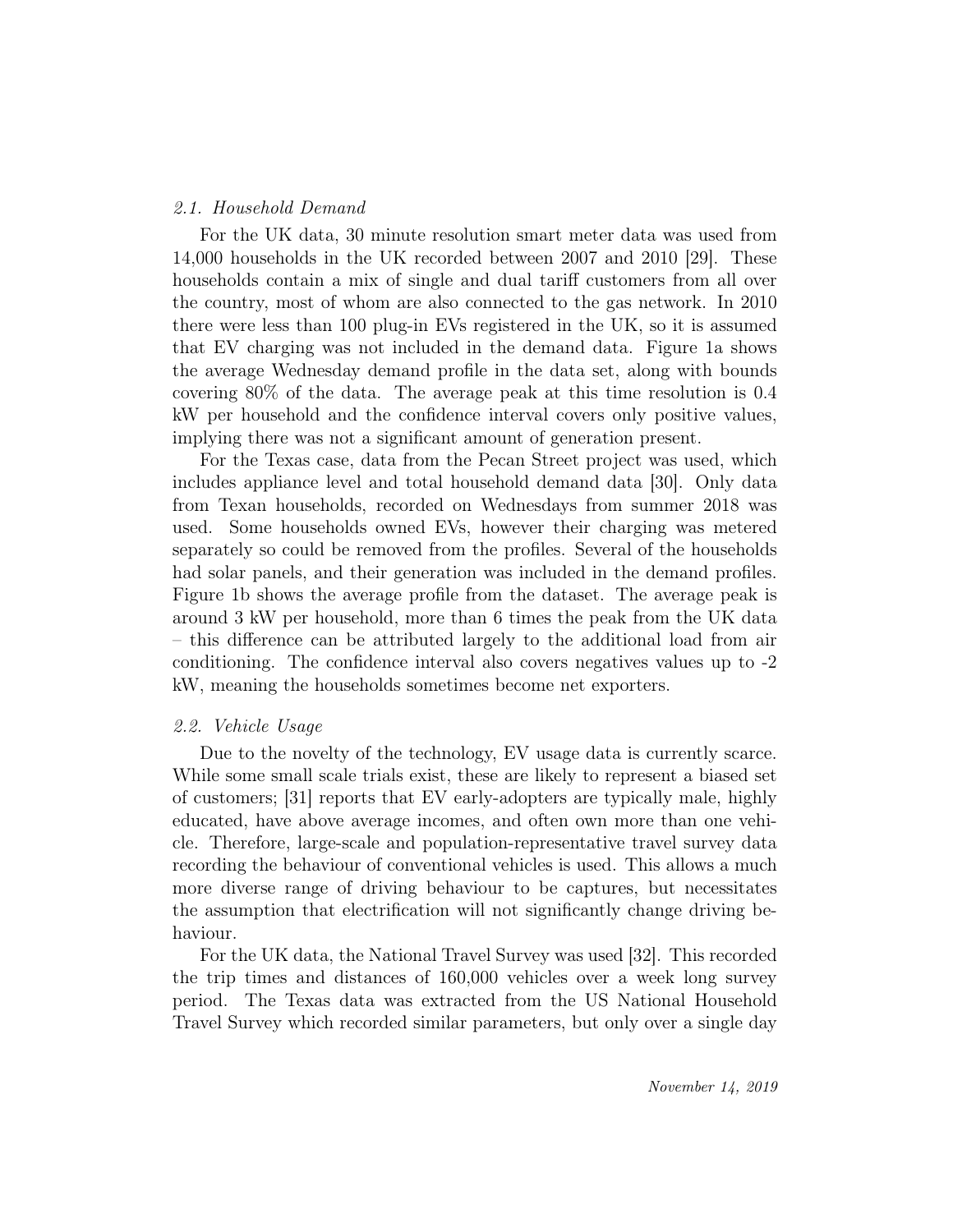

(b) Texas Pecan Street Data

Figure 1: The average household profile in each dataset. The solid lines show the mean value and the shaded area covers the 80% confidence interval.

survey period [33]. The dataset included just under 60,000 vehicles from Texas.

In order to predict the energy consumption of the vehicle, distance travelled must be converted into an energy expenditure, and for this study a conversion of  $0.3 \text{ kWh/mile}$  was used – which is equivalent to the tested fuel economy of a Nissan Leaf [34]. Figure 2a compares the probability distribution of daily distance between the two datasets. The US vehicles travel further on average, but in both cases a considerable portion of the fleet is unused on any given day.

Journey purposes are also recorded, so it is possible to infer the range of times that the vehicle is at home. As these are simulations of residential charging, it is assumed that the vehicle can only charge during these times. Figure 2b shows the probability that a vehicle from either dataset is home throughout the day. The probability distributions are similar, although the UK vehicles are slightly more likely to be available in the middle of the day.

# *2.3. Test Networks*

Assessing the impact of EV charging on distribution system losses requires a representative test network. Both the base voltage and the network style vary between the UK and the US so separate networks were used for each case study. For the UK case study, the IEEE European Low Voltage Test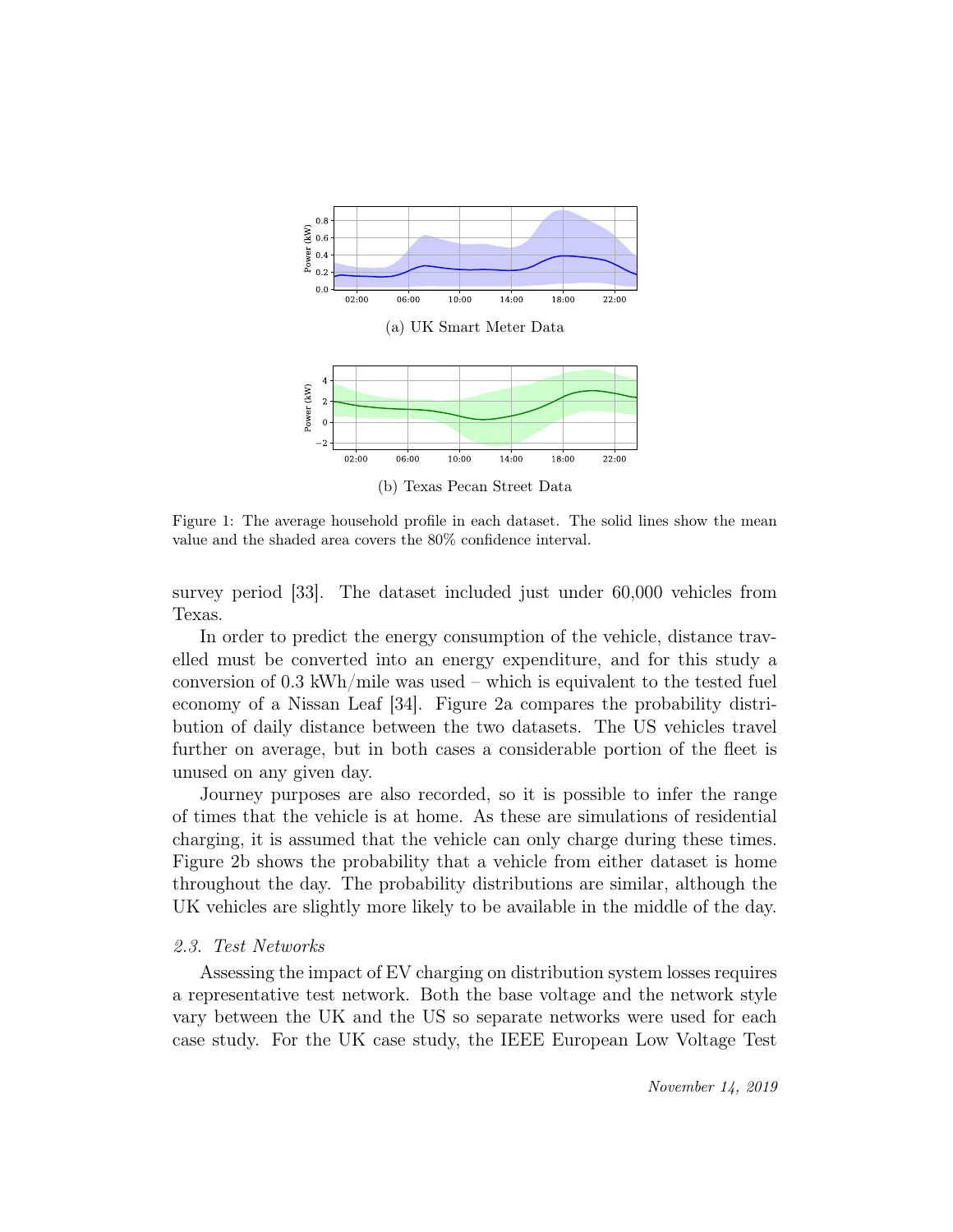

(b) Probability of a vehicle being at home with time of day.

Figure 2: A comparison of the driving behaviour exhibited in the two travel surveys.

Feeder is used (see Figure 3a). There are 55 loads on the system, each of which represent a single residential household. For the Texas case study, Feeder K1 from the EPRI set of test networks is used [35]. This network (shown in Figure 3b) has 311 residential loads, and 13 industrial loads. It was assumed that the industrial loads were fixed and constant with time.

# *2.4. Optimisation Problem*

In order to compare the best-case action of both V2G and G2V schemes, optimisation problems are required to compute the optimal solution is each case. The objective is to minimise the peak demand once all vehicle charging has been incorporated. If only G2V charging is considered, then this can be achieved by minimising the 2-norm of the load. However, in the V2G case the charger losses mean that the total energy required by the feeder depends on the charging profiles – so flattening the load and minimising the 2-norm are not equivalent. In order to arrive at a convex formulations, it is assumed that charging efficiency is given by a constant,  $\eta_c$  for charging and  $\eta_d$  for discharging.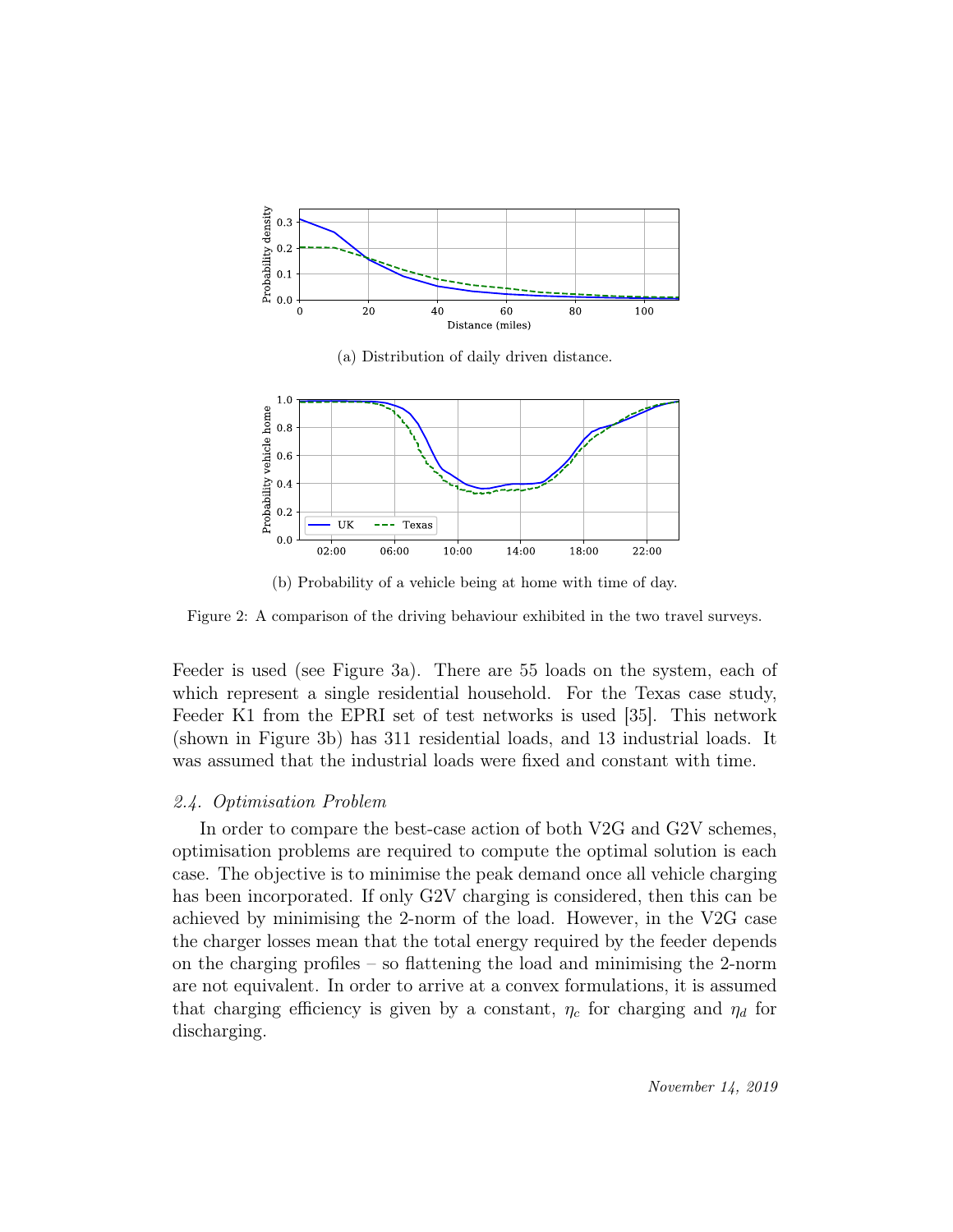

(a) The IEEE European Low Voltage Test Feeder



(b) EPRI Network

Figure 3: The test networks considered, the blue markers show the positions of the loads.

# *2.4.1. Uni-directional Charging*

Consider a fleet of *N* vehicles over *T* discrete time intervals of duration  $\Delta t$ . The charging power of the vehicle at node *j* during time interval *t* is given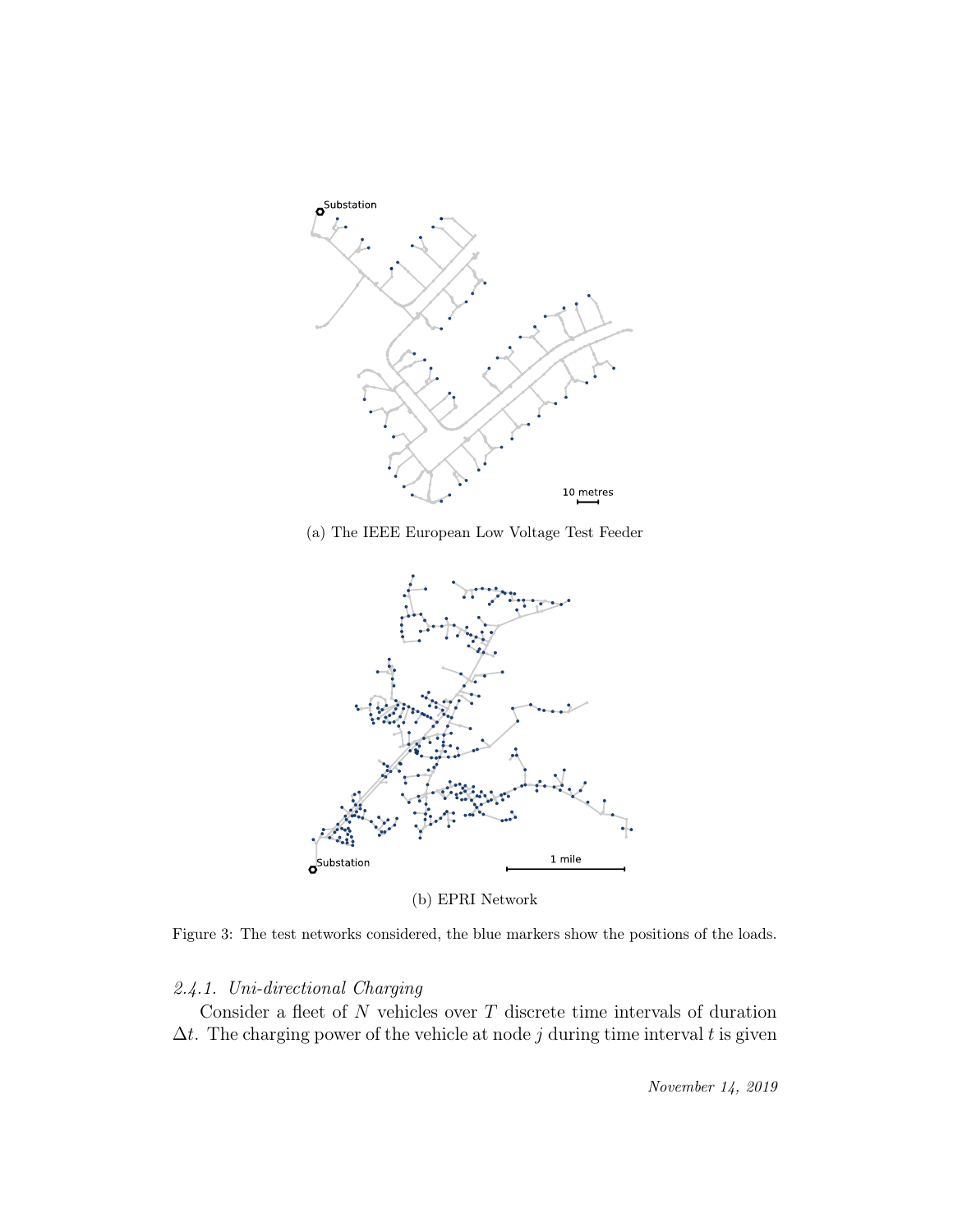by  $x_t^{(j)}$ . The vector  $\mathbf{x}^{(j)} \in \mathbb{R}^T$  then represents the proposed charging profile of that vehicle over the whole time period, and  $h^{(j)}$  is the household's existing demand profile. In order to minimise peak load, an additional variable *z* is defined such that:

$$
p_t + \sum_{j=1}^{N} x_t^{(j)} \le z \ \forall t,\tag{1}
$$

where  $p_t$  is the total load on the feeder at time  $t$ . The objective of the optimisation is then described by:

$$
\min_{\mathbf{x},z} \quad z.\tag{2}
$$

In addition to (1) the optimisation is subject to the following constraints:

$$
\sum_{t=1}^{T} \eta_c x_t^{(j)} \Delta t = E^{(j)} \,, \tag{3}
$$

$$
0 \le x_t^{(j)} \le P_{max} \quad \forall j, t \tag{4}
$$

$$
x_t^{(j)} = 0 \text{ for } t \in \mathbb{T}^j \tag{5}
$$

where  $E^{(j)}$  is the energy required by vehicle *j*,  $P_{max}$  is the maximum possible charging power (which is set by the charger, and therefore the same for all vehicles), and  $\mathbb{T}^j$  is the set of times for which vehicle *j* is unavailable to charge. This means that (3) ensures that each vehicle has received the right amount of energy at the end of the time horizon, (4) limits each charging power to be non-negative and below a maximum value, and (5) prevents a vehicle from charging when it is unavailable.

# *2.4.2. Bi-directional Charging*

In order to allow bi-directional charging, the problem described in Section 2.4.1 must be altered. It is insufficient to merely remove the positive constraint on vehicle charging, as the charger's round-trip efficiency must be taken into account.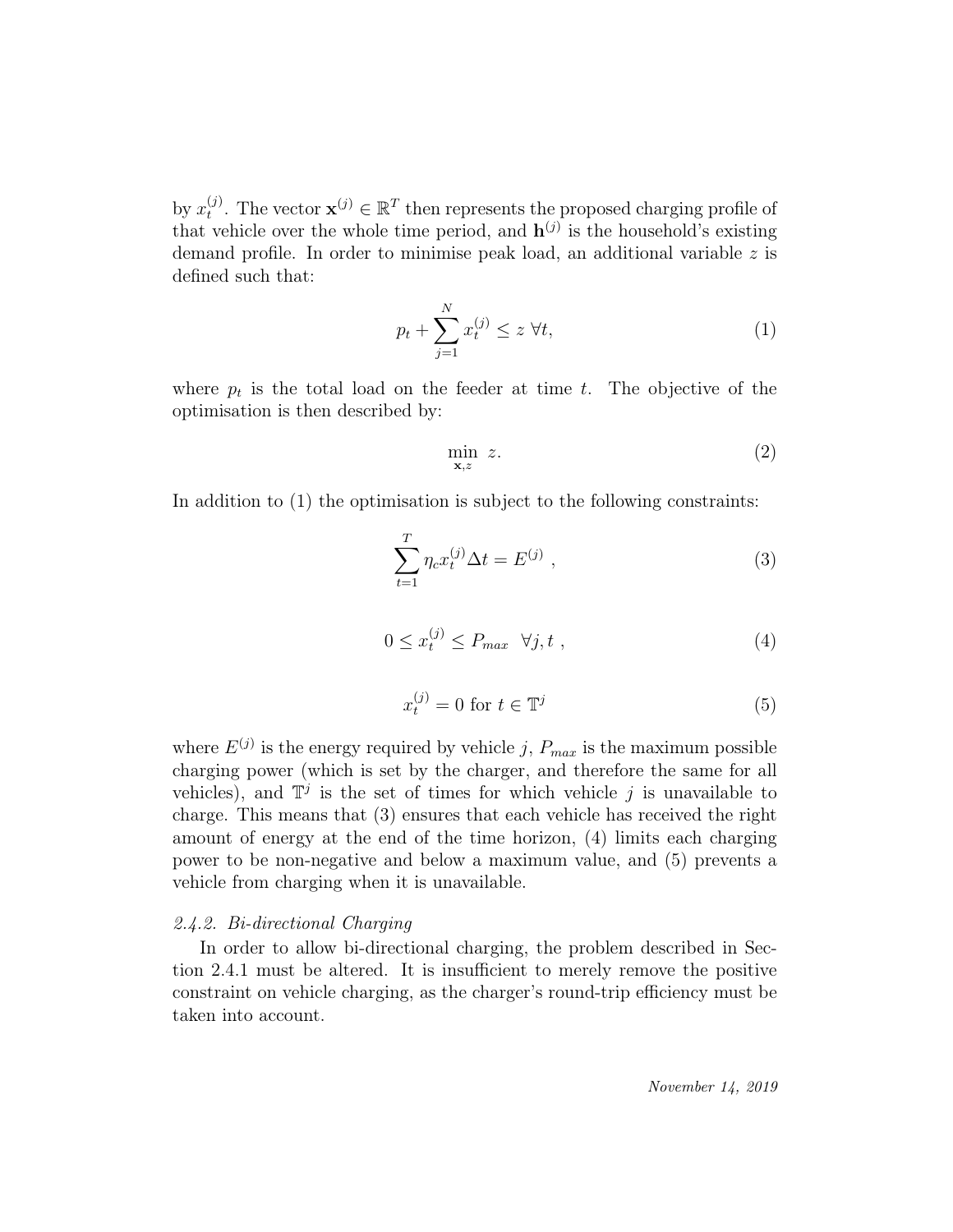Here two sets of variables are defined,  $x_t^{(j)}$  for the power flow to EV *j* at time *t*, and  $y_t^{(j)}$  for the power from EV *j* at time *t*. This means the constraint (1) can be rewritten as:

$$
p_t + \sum_{j=1}^{N} x_t^{(j)} - \sum_{j=1}^{N} y_t^{(j)} \le z \quad \forall t,
$$
\n(6)

and  $(3)$  as:

$$
\sum_{t=1}^{T} \left( \eta_c x_t^{(j)} - \frac{y_t^{(j)}}{\eta_d} \right) \Delta t = E^{(j)}.
$$
 (7)

An additional constraint is also required to ensure that the SOC of the vehicles remains between 0 and 100% for all time instances. Mathematically this can be written as:

$$
0 \le E^{(j)} + \sum_{t=1}^{\tau} \left( \eta_c x_t^{(j)} - \frac{y_t^{(j)}}{\eta_d} \right) \le C^{(j)} \quad \forall \tau,
$$
 (8)

where  $C^{(j)}$  is the capacity of vehicle *j* in kWh. The constraints (4-5) can be extended for all  $y$  as well as  $x$ , and the objective becomes:

$$
\min_{\mathbf{x}, \mathbf{y}, z} \quad z. \tag{9}
$$

This formulation will implicitly prioritise charging over discharging for flattening loads, due to the efficiency terms. In other words,  $y_t^{(j)}$  will be necessarily zero if  $x_t^{(j)}$  is non-zero. This is because any non-zero *y* will increase the total energy demand, so it will only be increased when it directly reduces the  $objective - i.e.$  at peak demand time. This means that there will no times when there is both charging and discharging.

#### *2.5. Losses Model*

It is necessary to model the losses which will occur in both the charger and throughout the network. This section describes the models used to quantify losses in this paper.

Charging losses account for the difference between the DC power into the EV battery and the AC power drawn from the grid. The owner of the charge point pays for the metered AC power drawn from the grid, so these losses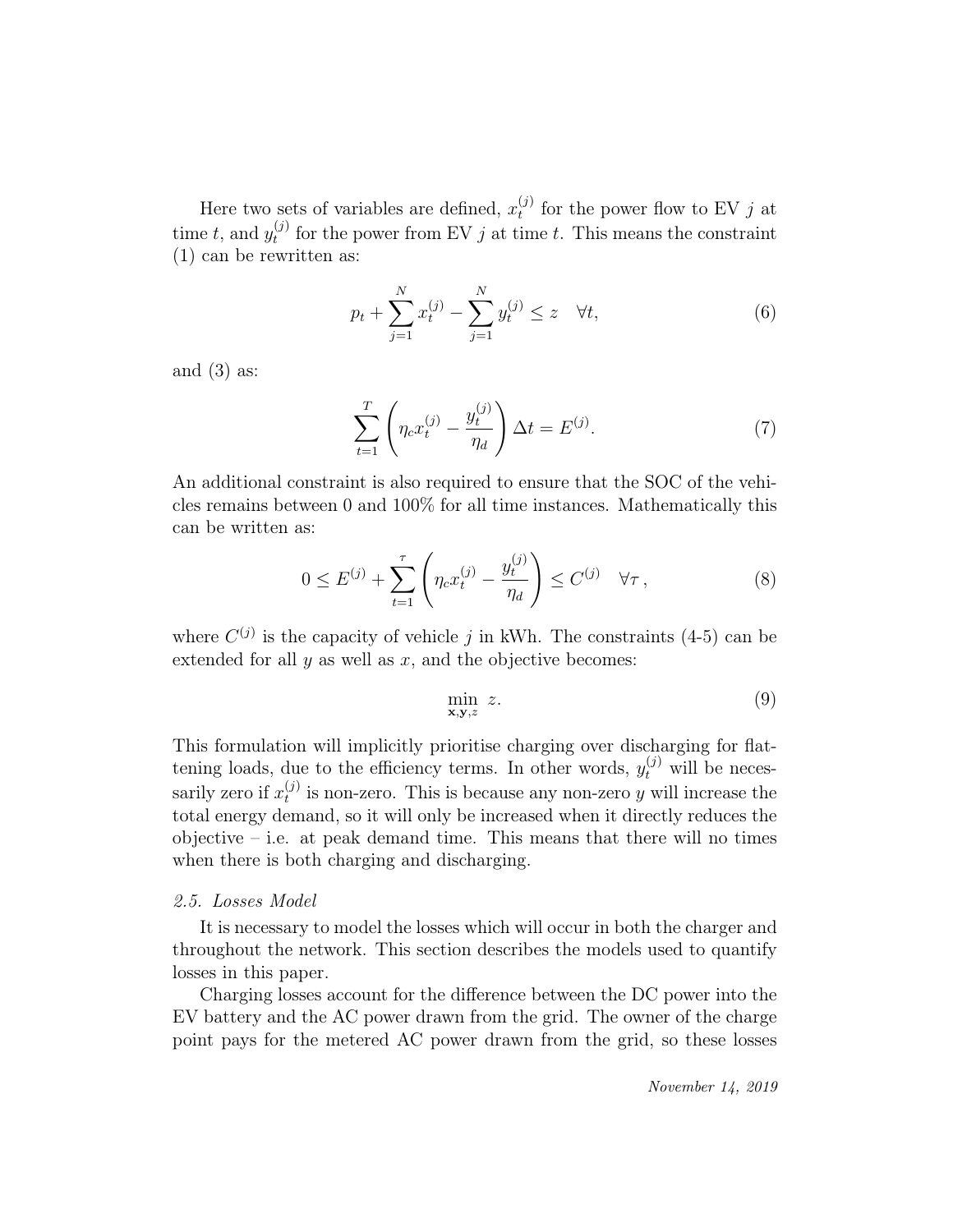are paid for by the householder. These losses occur in the converter and can be broken down into conductive losses (which vary quadratically with load), and switching losses (which are approximately constant) [36]. Therefore, charging slowly results in a low efficiency because the switching losses make up a proportionally larger amount of the load. In [37] a bi-directional EV charger was operated at various power levels and the efficiency was recorded in each case – the efficiency in both directions was approximately constant above 50% of the rated power, but dropped rapidly below this. Here a constant charging efficiency is required to maintain the convex optimisation formulation. It is noted that if the optimal profiles are low power then this may result in vehicles not achieving the required state-of-charge.

With the constant efficiency assumption, the total charging losses of vehicle *j* can be calculated as:

$$
(1 - \eta_c) \sum_{t}^{T} x_t^{(j)} + (1 - \eta_d) \sum_{t}^{T} y_t^{(j)}
$$
(10)

Resistive losses are proportional to the square of current, therefore high peak loads tend to result in large resistive losses. These losses occur in front of the meter, meaning they are not billed to an individual consumer. Instead, these losses will be paid for as part of the fee taken by network operators – meaning that all customers on the network pay for any additional losses, regardless of whether or not they have an EV. The (complex) nodal current injections and voltages are found using the power flow method described in [38], and the resistive losses are then calculated as:

$$
\sum_{t}^{T} \sum_{k}^{K} Re\{v_t^{(k)} i_t^{*(k)}\},\tag{11}
$$

where  $v_t^{(k)}$  is the voltage at bus *k* during time *t*, and  $i_t^{*(k)}$  is the complex conjugate of the current at bus *k* during time *t*.

#### *2.6. Modelling framework*

Monte Carlo simulations are used to incorporate stochasticity. This involves running a large number of simulations, where each of the stochastic inputs are randomly chosen each time. In this case, the input variables are the household loads, and vehicle usage on the network. The number of EVs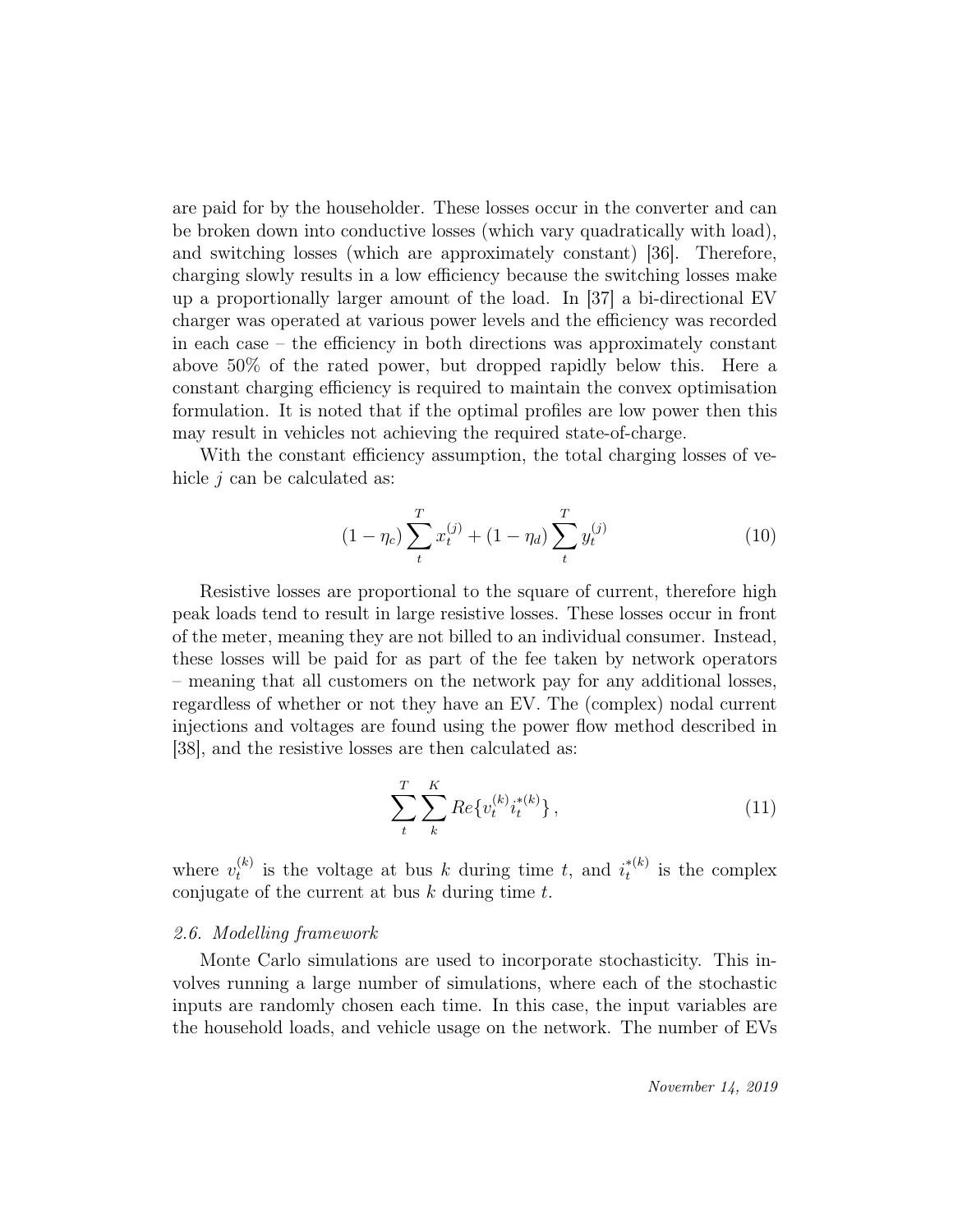on the network is assumed to be known (deterministic). Therefore, probability distributions can be estimated for peak demand, battery throughput, and losses. The simulations were run in Python, interfacing with the power flow solver *OpenDSS*[39].

In each simulation instance, vehicles and loads from the data sets are randomly added to the network. Household and vehicle data from Wednesdays at the same time of year are selected, to incorporate seasonal and weekly dependance of loads. Then both V2G and G2V optimisation problems are run, resulting in two sets of optimal charging profiles. These are used to calculate the distribution and charging losses in each case, and the peak demand, average battery throughput, and losses are all recorded. After a large number of simulations have been carried out, the results are used to form a discrete probability distribution.

Many of the results presented in this paper consider the percentage difference between the uni-directional and bi-directional results. For these the uni-directional charging is considered the base case, so the percentage change in quantity *x* is given by:

$$
\frac{x_b - x_u}{x_u} \times 100\,,\tag{12}
$$

where  $x_b$  is the quantity in the bi-directional case and  $x_u$  is the quantity in the uni-directional case. For losses it was decided to use the absolute difference rather than the percentage change, because a financial cost can be easily assigned to electricity losses – whereas it is very difficult to quantify the cost of a reduction in peak demand or an increase in battery throughput.

This procedure is repeated for a variety of EV penetration levels. Here a 100% penetration is defined to mean that there is one EV per household on the network.

#### 3. Results & Discussion

In this section the results from the UK and Texas case studies are presented. In each case, the possible reduction in peak demand is quantified for a variety of levels of EV penetration, along with the associated increases in battery throughput and system losses. The simulations were run as described in Section 2.6, with a period of one day split into 30 minute intervals – meaning that  $T = 48$ . Values of 90% were used for both charging and discharging efficiency, as similar values have been observed in home EV charging [40].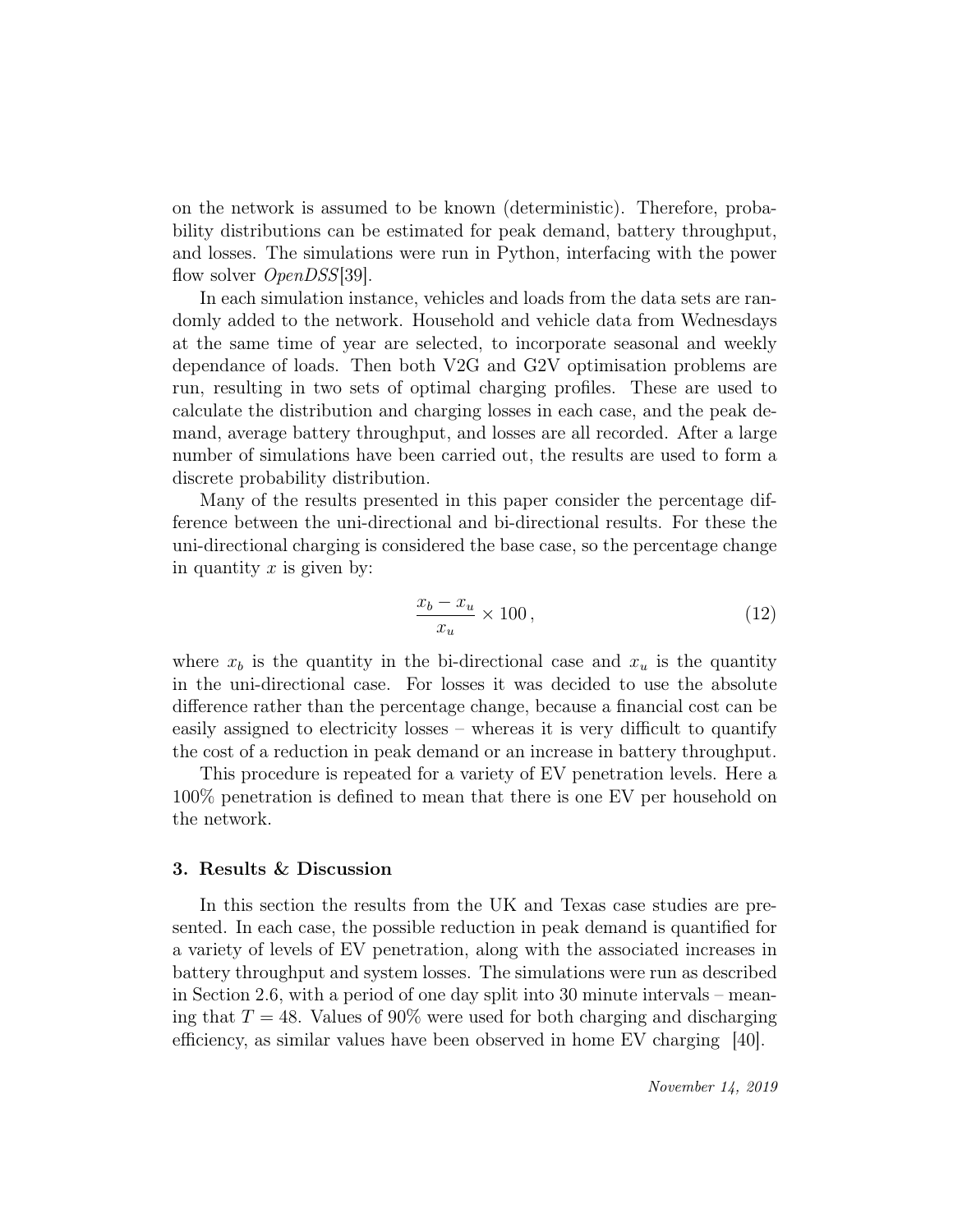

Figure 4: The additional reduction in peak demand achieved by bi-directional over unidirectional smart charging in the UK, varying with EV penetration. Percentages are calculated according to (12). The solid lines show the average and the shaded area covers the 90% confidence interval.

#### *3.1. UK Case Study*

The UK case study used a European style 55 household distribution system. Figure 4 shows the percentage reduction in peak demand achieved by bi-directional over uni-directional smart charging, and the associated increase in battery throughput of the EVs, against the percentage of households on the network which had an EV. The solid line shows the average values over the Monte Carlo simulations, and the shaded area covers the 90% confidence interval. A confidence interval is a measure of the observed variance in the data, as it covers 90% of the observed values for that EV penetration.

With a very small number of electric vehicles, the average reduction is low, and the variance is high. This is because there is a significant chance that there will be no vehicles available to discharge at peak times. The additional reduction in peak demand is largest when approximately 10% of the households have EVs, with an average of 35% reduction possible. Once the EV population grows beyond this point the additional reduction decays away, leaving no additional reduction possible when 100% of households have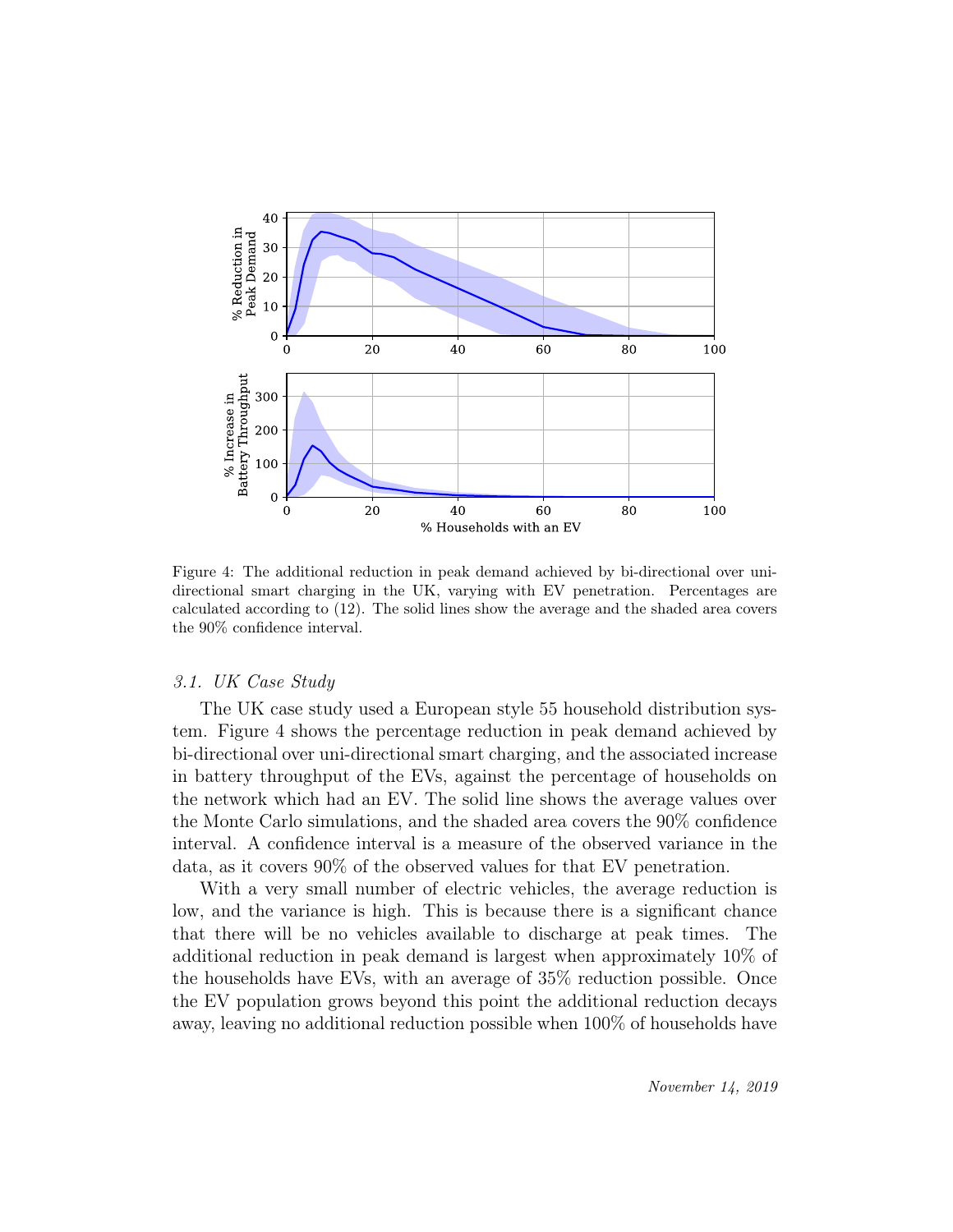

Figure 5: The increase in total losses and those just in the distribution system using bidirectional charging compared to uni-directional. The lines show the average values and the shaded areas cover the 90% confidence interval.

an EV. This is because additional vehicles add load, as well as flexibility, to the network – at  $100\%$  the load can be perfectly flattened using unidirectional charging. The increase in battery throughput is closely related to the reduction in peak demand, which is intuitive as both are dictated by the amount of V2G deployed. At the point of maximum V2G, vehicles' throughout is increased by an average of 150%. The variance in battery throughput is larger than the variance in peak demand reduction, as battery throughput is dependant on the distance travelled by the vehicles as well as the amount of V2G provided.

Figure 5 shows the change in losses for the same set of simulations. The solid line shows the total losses, and the dotted line shows the distribution losses – the charging losses account for the difference between the two. The lines show the average values, and the shaded area covers the 90% confidence interval. Both charging and resistive losses were always increased by the addition of V2G, despite the reduction in peak demand. This is because the peak load dictates the current at the top of the feeder, but not elsewhere in the network. In this case the charging losses are much more significant than the distribution losses. This adds to the costs paid by the EV owner, on top of the increase in battery degradation.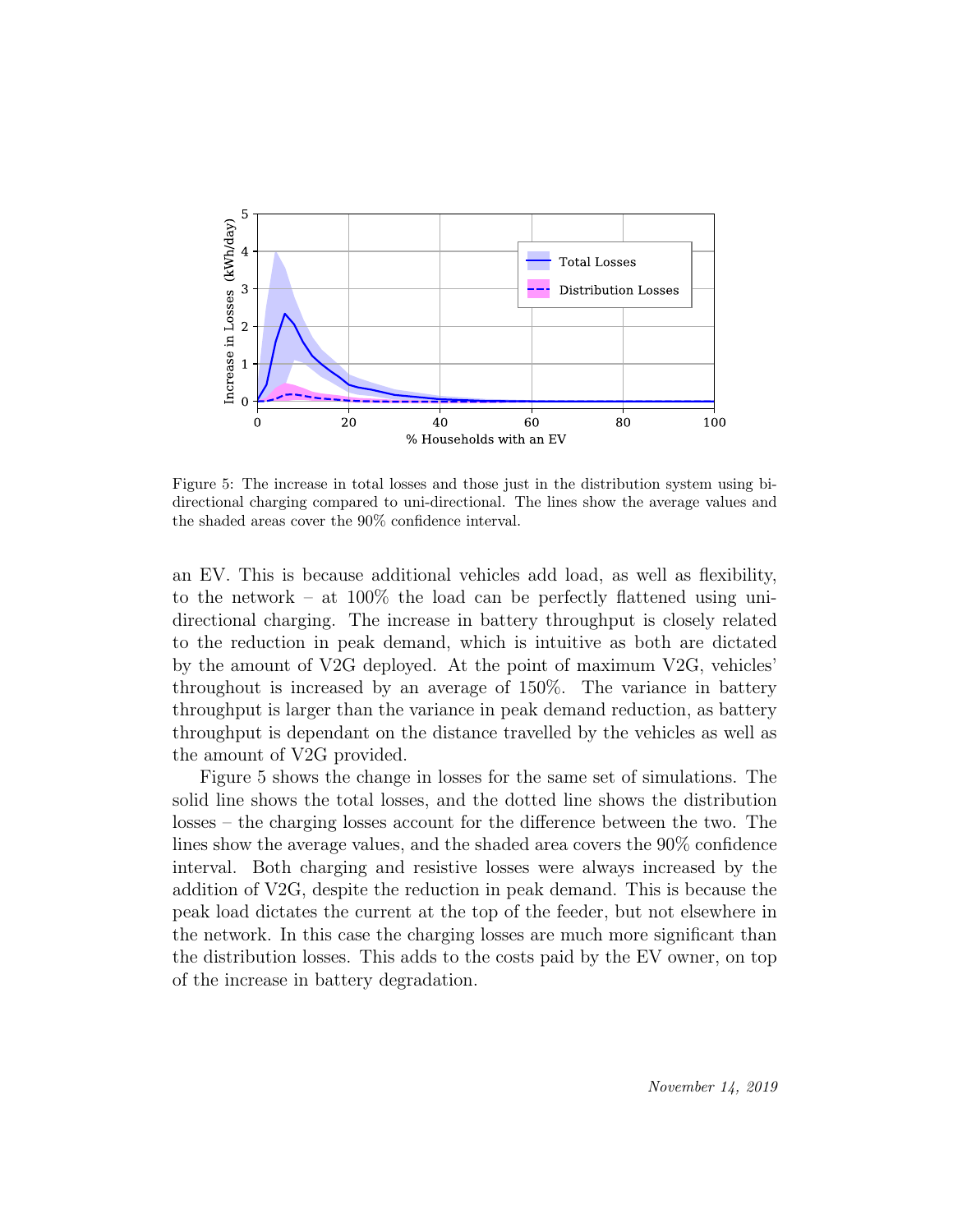

Figure 6: The additional reduction in peak demand achieved by bi-directional over unidirectional smart charging in Texas, varying with EV penetration. Percentages are calculated according to (12). The solid lines show the average and the shaded area covers the 90% confidence interval.

#### *3.2. Texas Case Study*

The second case study focused on a US style network using vehicles and household loads from Texas, some of which included solar generation. The percentage reduction in peak demand and increase in battery throughput are shown in Figure 6. In this case a maximum reduction in peak demand of 15-20% occurred when 25% of households had EVs. The variation between simulation runs was lower than in the previous case, which is unsurprising given there are a larger number of loads on the network.

Similar to the UK case, when there are a very small number of vehicles, availability limits the potential reduction. However, unlike the UK case, there is still additional value to bi-directional charging when 100% of households have vehicles. This is because the solar generation and higher household loads mean there is a much larger difference between peak and trough demand, so the EV load is not large enough to flatten the load with only uni-directional charging. This is demonstrated in Figure 7, which shows examples of the total feeder load profiles when 100% of households had an EV. The dotted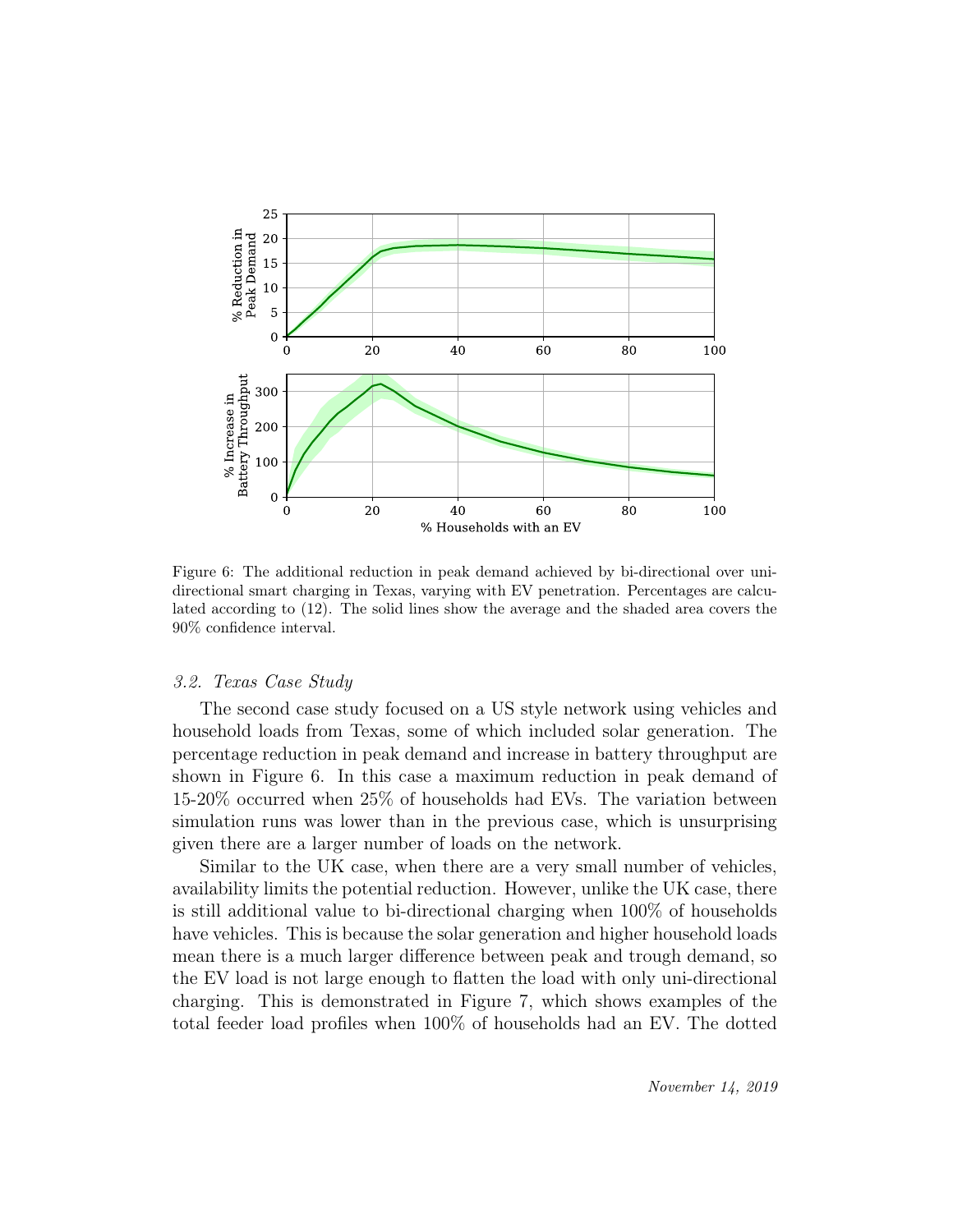

Figure 7: An example of total feeder load under both charging schemes. The dotted line shows the demand before EV charging was added, the solid line shows the total load with optimal G2V charging, and the dotted line shows optimal V2G charging.

line shows the demand before EV charging was added, the solid line shows the total load with optimal G2V charging, and the dotted line shows optimal V2G charging. In the UK case the optimal profiles are identical, because the EV load is large enough to completely flatten the profile without V2G. Whereas, in the Texas case the EV load was not sufficient to completely flatten load with G2V, so the peak demand can be reduced by using V2G to flatten total load.

In the Texas case, when 100% of households have an EV, a 15% reduction in peak demand is still possible. In part this result can be attributed to the industrial load on the network, which reduces the significance of the EV load relative to the existing demand on the network. The maximum increase in battery throughput coincides with the peak reduction in demand. However, it tapers away much faster, as the V2G services are being split between a larger number of vehicles.

Figure 8 shows the change in losses for the same set of simulations. Again all simulations saw an increase in both charging and distribution losses, and the largest increase coincided with the greatest reduction in peak demand. The magnitude of the increase in total losses per household is similar to the UK case, however here the distribution losses made up a much more significant share. This makes sense, as the pre-existing load on the feeder is larger so the increase in load due to EV charging has a more significant effect.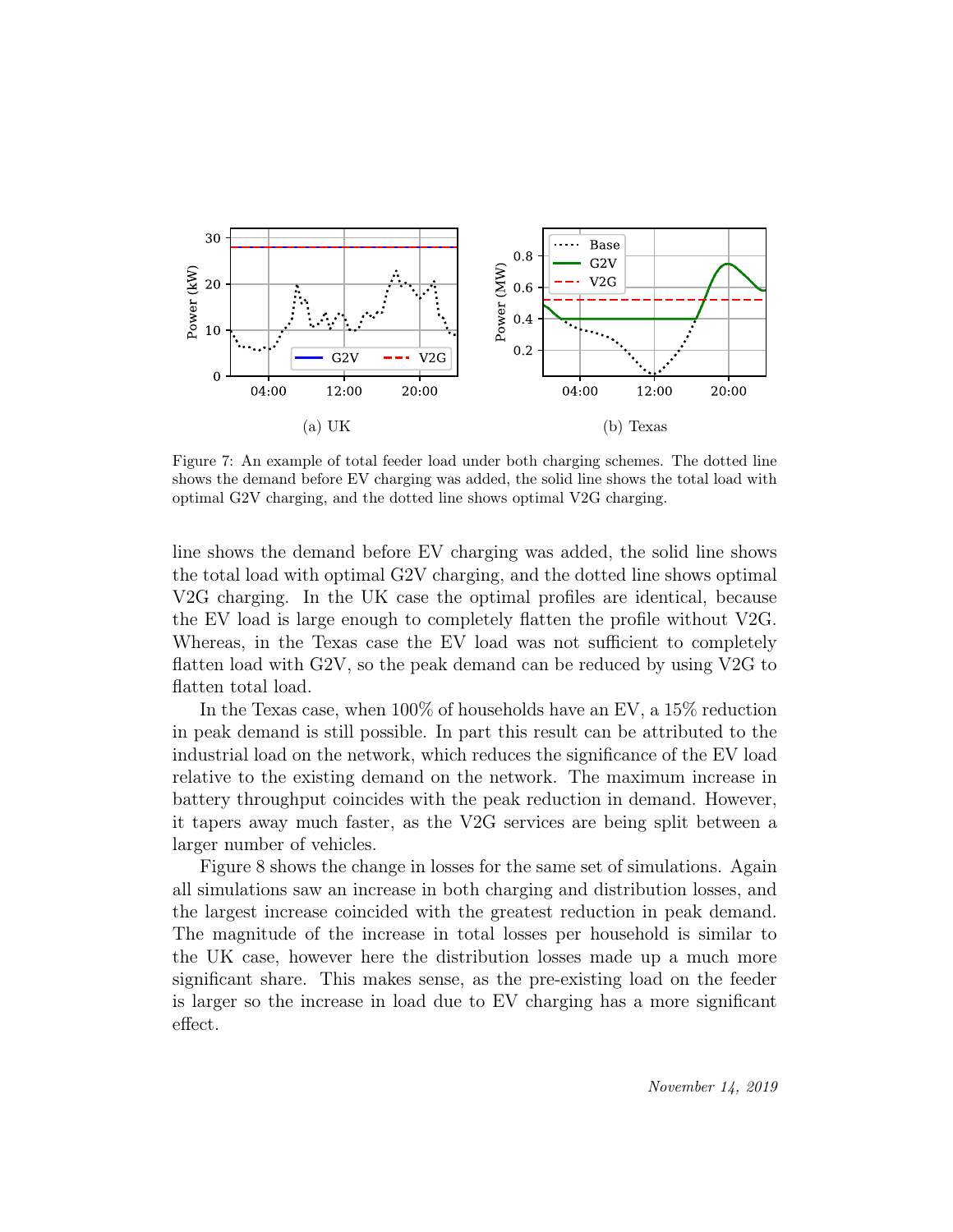

Figure 8: The increase in total losses and those just in the distribution system using bidirectional charging compared to uni-directional. The lines show the average values and the shaded areas cover the 90% confidence interval.

#### 4. Conclusions

This paper quantified the costs and benefits of bi-directional smart charging of EVs in low voltage residential networks, compared to uni-directional smart charging. Two specific case studies were considered, one representing charging in a UK residential network and one representing a US network with a mix of residential and industrial load.

Bi-directional charging has the potential to reduce peak demand on a residential network compared to uni-direction charging; in the UK case study peak demand could be reduced by up to 35%, and in the Texas case study by up to 20%. However, the possible reduction depends heavily on the number of vehicles on the network. When there are too few vehicles, there is insufficient capacity to guarantee V2G at peak times, but each vehicle increases the total energy demand on the network. The greatest benefit was observed when between 10 and 20% of households have an EV. In the UK case, when 100% of households had an EV there was no additional benefit to bi-directional charging. Whereas in the Texas case (where there was a significant amount of solar generation) there was still additional benefit at 100% EV penetration. This can be attributed to the larger difference between peak and trough in existing demand, caused by the combination higher household demand and solar generation.

However, the additional reduction in peak demand comes at a cost to the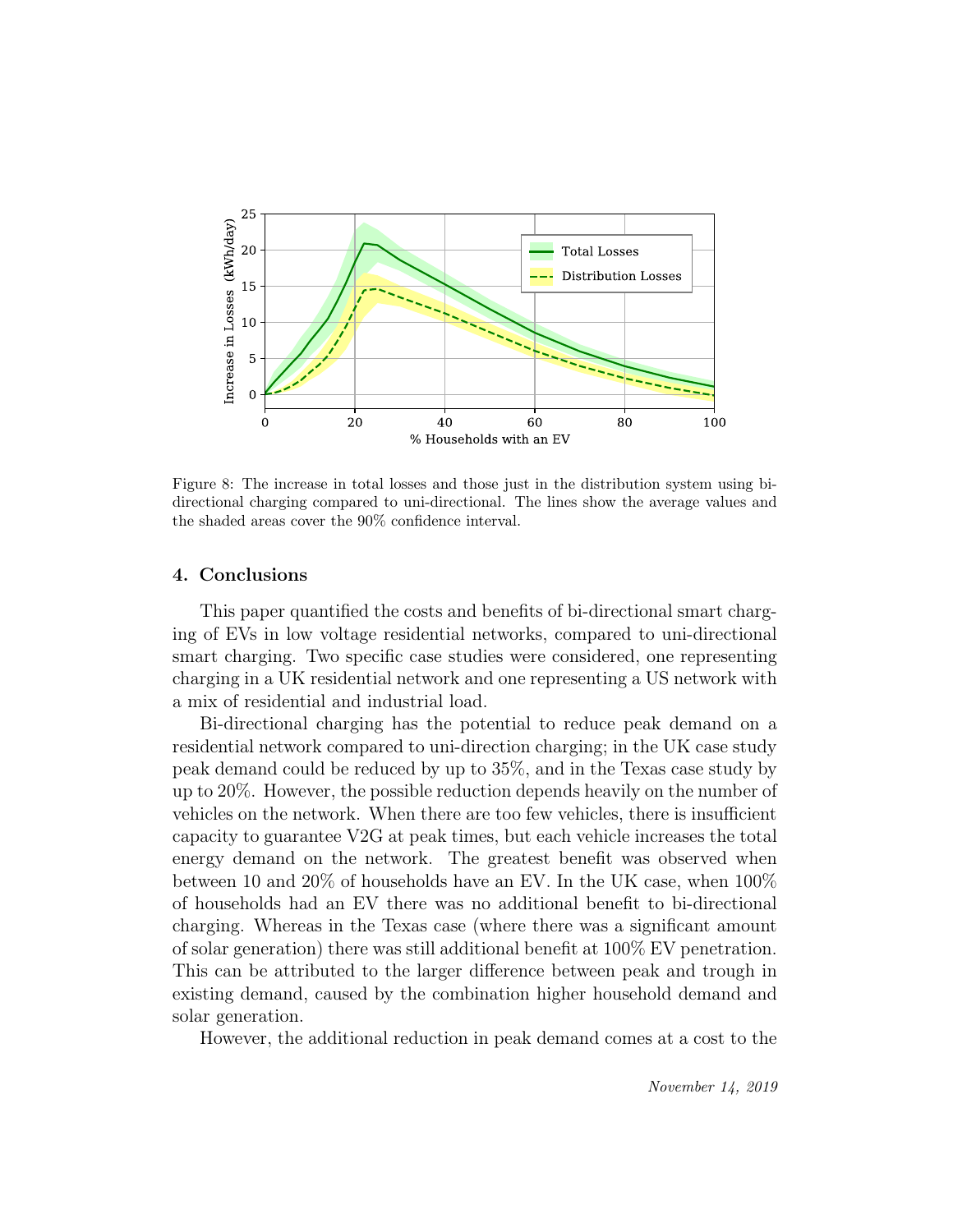EV owner. Battery throughput was increased by up to 300%, and this is likely to accelerate the degradation of the EVs' batteries. At smaller levels of EV penetration, when the V2G services were being provided by a smaller number of vehicles, the increase is highest. As well as the degradation cost, the owner will also experience an increased electricity bill, due to losses in the charger. This cost is approximately linearly dependant on the amount of V2G an EV provides.

The resistive losses in the distribution system are also increased by providing V2G services – the dominance of these losses compared to the charging losses depends on the network topology and existing load on the network. Resistive losses should be considered separately, as they are paid for by all customers on the network, regardless of whether they have an EV or not.

Finally, it should be noted that there were distinct differences in the two case studies considered. In the UK case there was only additional benefit to V2G at low penetration levels, and charging losses were more significant than distribution losses. Whereas, in the Texas case there was additional benefits at all levels of penetration, and the distribution losses dominated. This difference highlights the necessity of using representative load and network data in order to inform decisions about the viability of V2G in residential networks.

Two main areas of further work are identified. First, a higher fidelity model for battery degradation should be incorporated, so that a financial cost can be associated with the increase in battery throughput. Second, the case for V2G in emergency response services needs to be investigated – as it is likely that the benefits will be higher and the costs lower than in regular load flattening.

# Acknowledgements

The authors would like to thank Jaguar Land Rover for their support in this research.

# References

[1] Smart J, Schey S. Battery Electric Vehicle Driving and Charging Behavior Observed Early in The EV Project. SAE International Journal of Alternative Powertrains. 2012;1(1):27–33.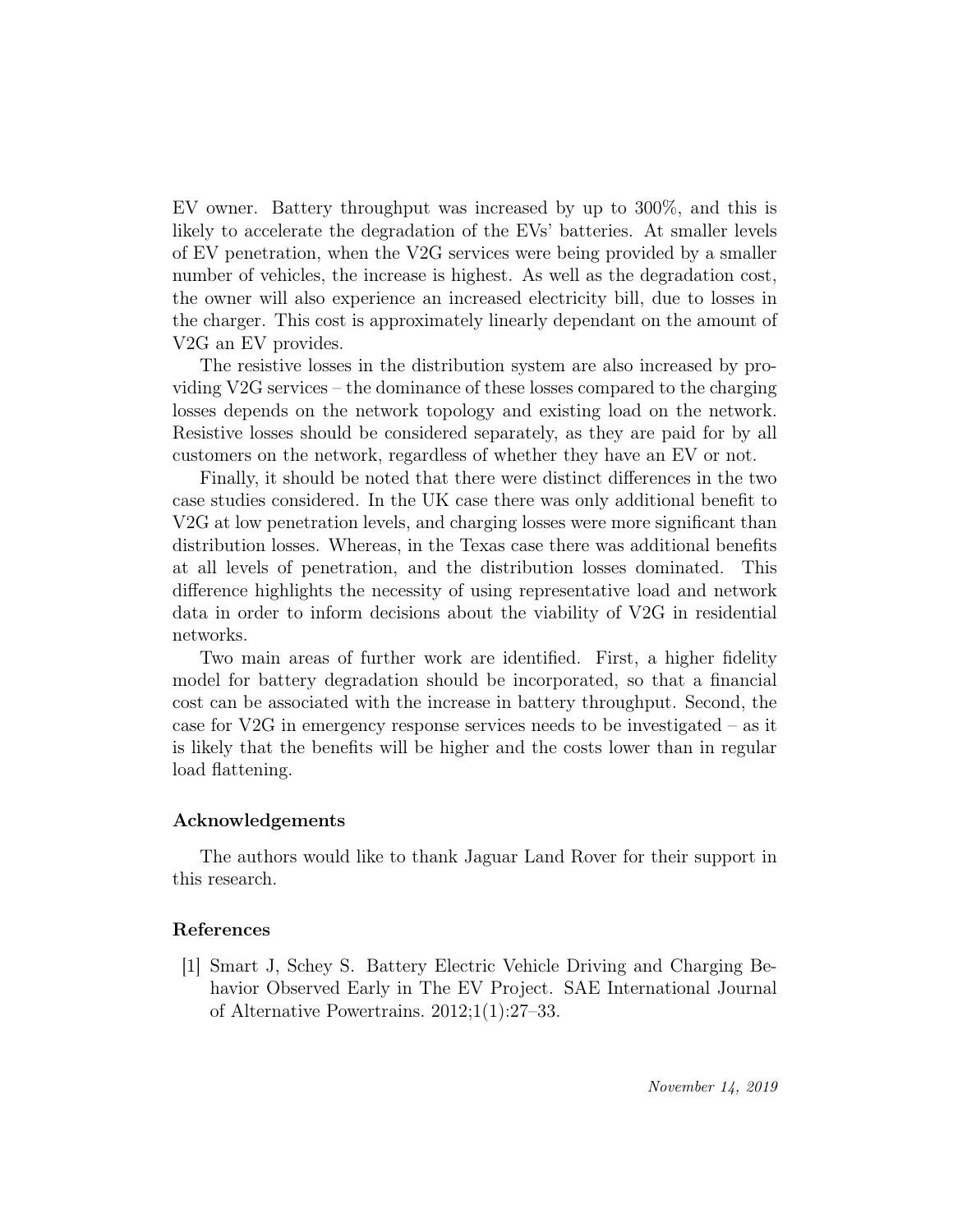- [2] Hattam L, Greetham DV. Green neighbourhoods in low voltage networks: measuring impact of electric vehicles and photovoltaics on load profiles. J Mod Power Syst Clean Energy. 2017;5(1):105–116.
- [3] Moses PS, Masoum MAS, Hajforoosh S. Overloading of distribution transformers in smart grid due to uncoordinated charging of plug-In electric vehicles. In: 2012 IEEE PES Innovative Smart Grid Technologies (ISGT); 2012. p. 1–6.
- [4] Geth F, Leemput N, Roy JV, Buscher J, Ponnette R, Driesen J. Voltage droop charging of electric vehicles in a residential distribution feeder. In: 2012 3rd IEEE PES Innovative Smart Grid Technologies Europe (ISGT Europe); 2012. p. 1–8.
- [5] UK Government Department for Business, Energy & Industrial Strategy. Government funded electric car chargepoints to be smart by July 2019;. Accessed: 2019-04-16. https://www.gov.uk/government/news/ government-funded-electric-car-chargepoints-to-be-smart-by-july-2019.
- [6] Benetti G, Delfanti M, Facchinetti T, Falabretti D, Merlo M. Real-Time Modeling and Control of Electric Vehicles Charging Processes. IEEE Transactions on Smart Grid. 2015;6(3):1375–1385.
- [7] Gan L, Topcu U, Low SH. Optimal decentralized protocol for electric vehicle charging. IEEE Transactions on Power Systems. 2013;28(2):940– 951.
- [8] Mets K, Verschueren T, De Turck F, Develder C. Exploiting V2G to optimize residential energy consumption with electrical vehicle (dis)charging. In: 2011 IEEE 1st International Workshop on Smart Grid Modeling and Simulation, SGMS 2011; 2011. .
- [9] Fleet News. OVO installs its first domestic vehicle-to-grid charger; 2018. https://www.fleetnews.co.uk/news/fleet-industry-news/.
- [10] Kumar Nunna HSVS, Battula S, Doolla S, Srinivasan D. Energy Management in Smart Distribution Systems with Vehicle-To-Grid Integrated Microgrids. IEEE Transactions on Smart Grid. 2018;9(5):4004–4016.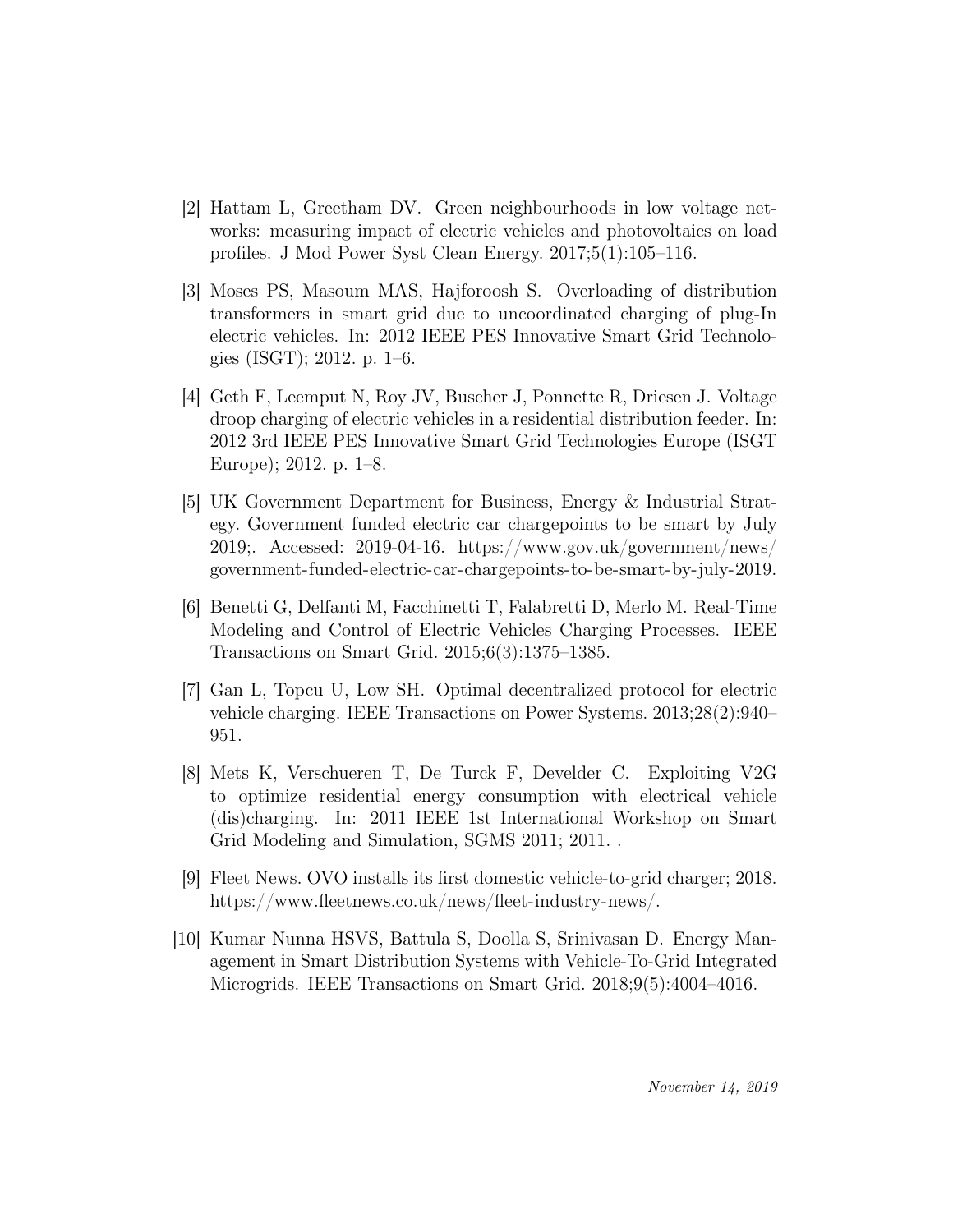- [11] Moreira R, Ollagnier L, Papadaskalopoulos D, Strbac G. Optimal multiservice business models for electric vehicles. In: 2017 IEEE Manchester PowerTech; 2017...
- [12] Saber AY, Venayagamoorthy GK. Intelligent unit commitment with vehicle-to-grid: a cost-emission optimization. Journal of Power Sources.  $2010;195(3):898 - 911$ . Available from: http://www.sciencedirect.com/ science/article/pii/S037877530901341X.
- [13] Thingvad A, Ziras C, Marinelli M. Economic value of electric vehicle reserve provision in the Nordic countries under driving requirements and charger losses. Journal of Energy Storage. 2019 02;21:826–834.
- [14] Kempton W, Tomić J. Vehicle-to-grid power fundamentals: Calculating capacity and net revenue. Journal of Power Sources. 2005;144(1):268– 279.
- [15] Ma Y, Houghton T, Cruden A, Infield D. Modeling the benefits of vehicle-to-grid technology to a power system. IEEE Transactions on Power Systems. 2012;27(2):1012–1020.
- [16] Andersson SL, Elofsson AK, Galus MD, Goransson L, Karlsson S, Andersson G. Plug-in hybrid electric vehicles as regulating power providers: Case studies of Sweden and Germany. Energy Policy. 2010;38(6):2751– 2762.
- [17] Lopez MA, de la Torre S, Martin S, Aguado JA. Demand-side management in smart grid operation considering electric vehicles load shifting and vehicle-to-grid support. International Journal of Electrical Power & Energy Systems. 2015;64:689 – 698. Available from: http: //www.sciencedirect.com/science/article/pii/S0142061514005006.
- [18] Calearo L, Thingvad A, Ipsen H, Marinelli M. Economic Value and User Remuneration for EV Based Distribution Grid Services. In: Innovative Smart Grid Technologies (ISGT) Europe; 2019. .
- [19] Zecchino A, Prostejovsky A, Ziras C, Marinelli M. Large-scale provision of frequency control via V2G: The Bornholm power system case. Electric Power Systems Research. 2019 05;170:25–34.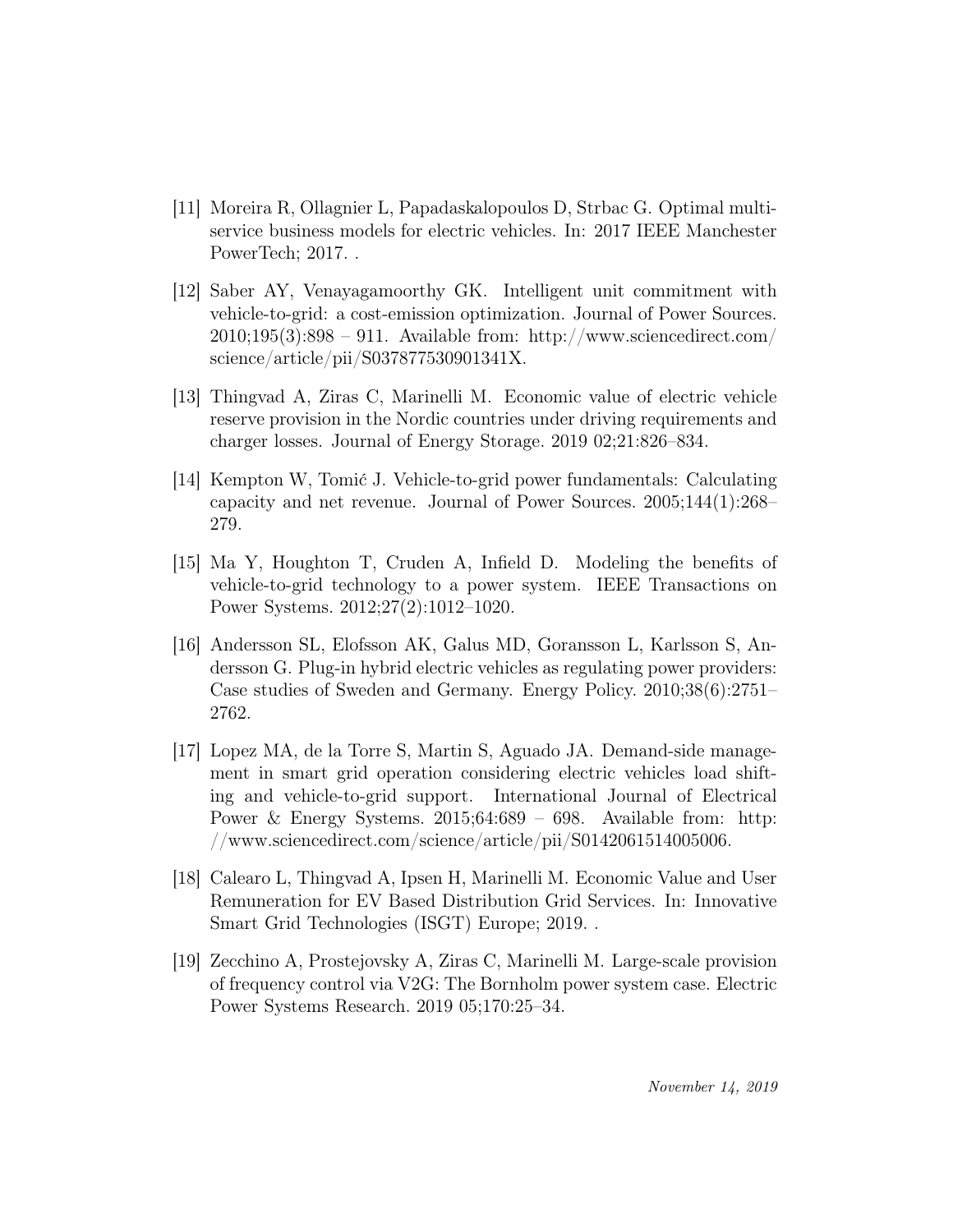- [20] Yilmaz M, Krein PT. Review of the impact of vehicle-to-grid technologies on distribution systems and utility interfaces. IEEE Transactions on Power Electronics. 2013;28(12):5673–5689.
- [21] Ortega-Vazquez MA. Optimal scheduling of electric vehicle charging and vehicle-to-grid services at household level including battery degradation and price uncertainty. IET Generation, Transmission & Distribution. 2014;8(6):1007–1016.
- [22] Uddin K, Jackson T, Widanage WD, Chouchelamane G, Jennings PA, Marco J. On the possibility of extending the lifetime of lithium-ion batteries through optimal V2G facilitated by an integrated vehicle and smart-grid system. Energy. 2017;133:710 – 722.
- [23] Thompson AW. Economic implications of lithium ion battery degradation for Vehicle-to-Grid (V2X) services. Journal of Power Sources.  $2018;396:691 - 709$ . Available from: http://www.sciencedirect.com/ science/article/pii/S0378775318306499.
- [24] Barre A, Deguilhem B, Grolleau S, Gerard M, Suard F, Riu D. A review on lithium-ion battery ageing mechanisms and estimations for automotive applications. Journal of Power Sources. 2013;241:680 – 689.
- [25] Igualada L, Corchero C, Cruz-Zambrano M, Heredia FJ. Optimal energy management for a residential microgrid including a vehicle-to-grid system. IEEE Transactions on Smart Grid. 2014;5(4):2163–2172.
- [26] Xu NZ, Chung CY. Reliability evaluation of distribution systems including vehicle-to-home and vehicle-to-grid. IEEE Transactions on Power Systems. 2016;31(1):759–768.
- [27] Clement-Nyns K, Haesen E, Driesen J. The impact of vehicle-to-grid on the distribution grid. Electric Power Systems Research. 2011;.
- [28] Feldman B, Tanner M, Rose C. Peak Demand Reduction Strategy. Navigant Consulting; 2015.
- [29] Engineering IB. Energy Demand Research Project: Early Smart Meter Trials, 2007-2010.;. UK Data Service.
- [30] Pecan Street inc . Spotlight; 2018.